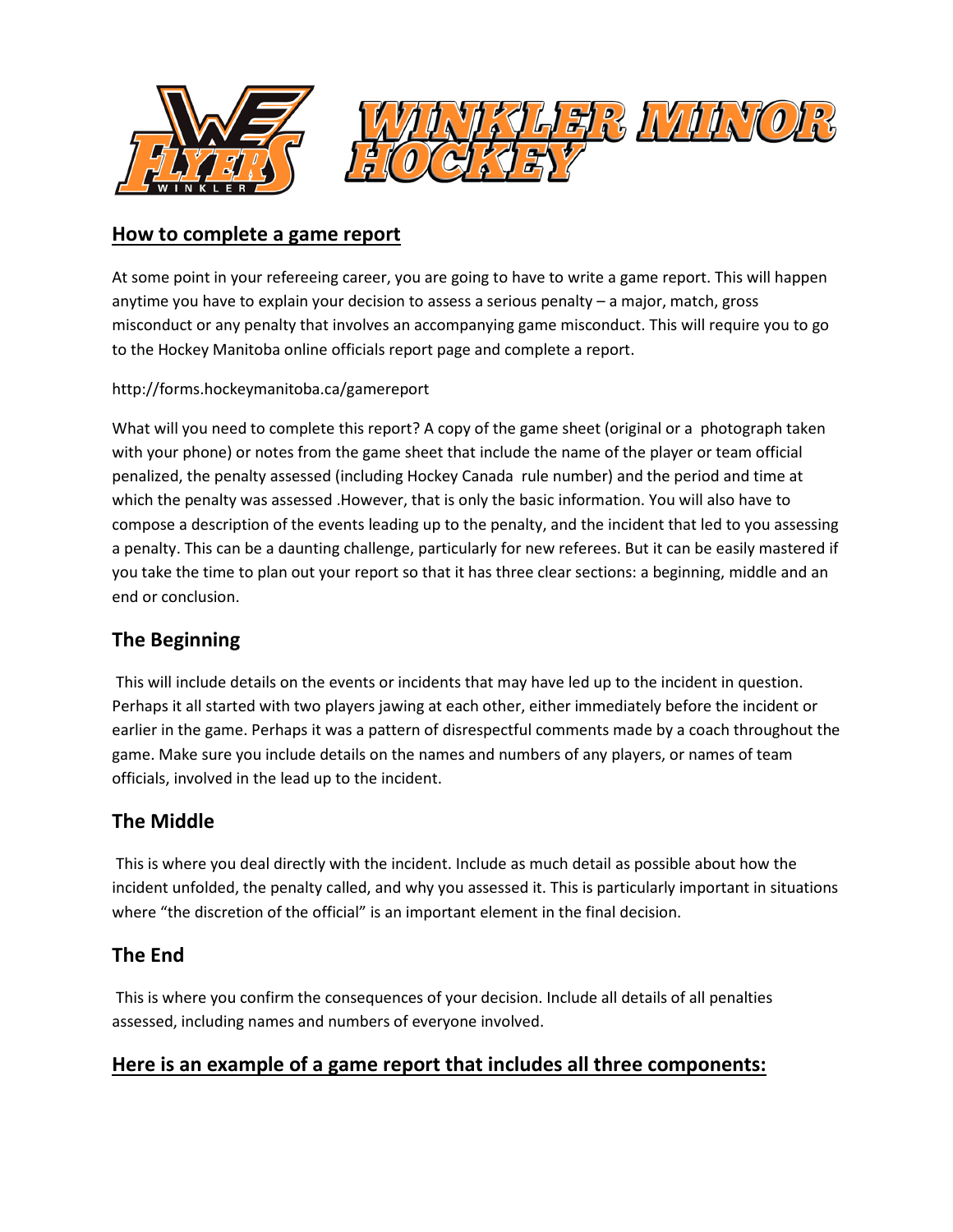

# BEGINNING:

 "In the first period, I called a 2 min penalty to a Blue player for a slash on the goalie. This upset the Blue team's coach. His exact words were "Are you really going call that tap on the goalie a slash?" I explained the call and why it was a slash. As the game went on, the coach continued to verbally dispute my calls, including off sides and icings**.** 

### **MIDDLE:**

Later, in the 3rd period in a 1 - 1 game, a player from the Blue team hit a red player with a high stick, knocking him to the ice. This happened at least five seconds after the Red player had lost possession of the puck. When the Blue team regained possession near the blue line, I called the play dead and assessed a 2 minute high sticking penalty. As I was going to the Time keepers box, the Blue teams coach yelled at me that it was "a bullshit call in a 1 - 1 game." As I tried to explain the call, the coach continued swearing at me.

# **END:**

I assessed the coach a 2-minute penalty for unsports man like but that didn't stop him. He was then assessed a game misconduct and ejected. He left the ice without further incident

# **Other considerations**

When filing a game report, do not embellish or exaggerate the details of the incident. You may feel that it's necessary to use inflammatory language to describe the events. Try to resist the temptation and remain calm and detached it's important to remember that even when a coach or player yells at you, it's not personal. You may be really angry about something that happened on the ice, but